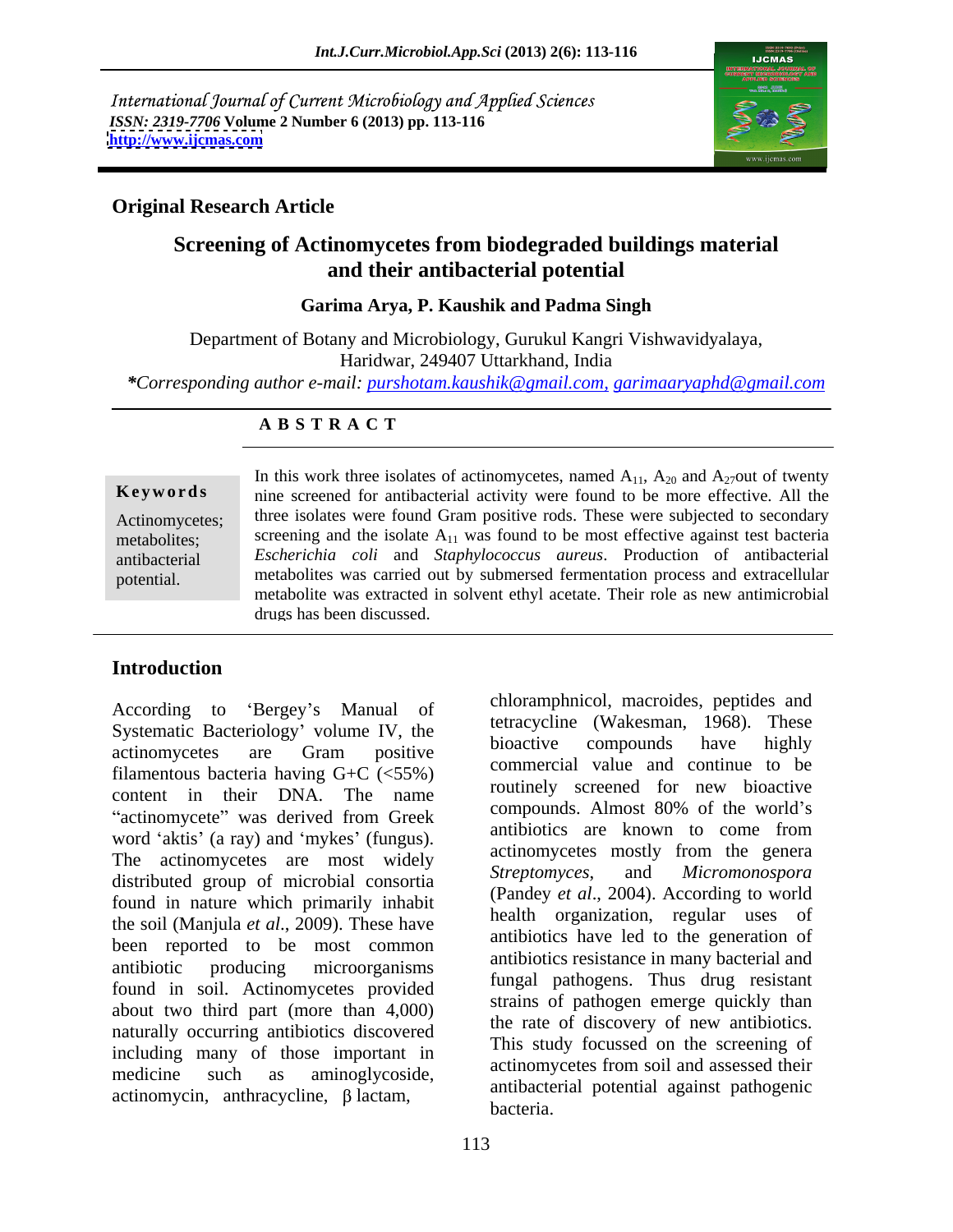building (B.H.E.L) using starch nitrate agar and actinomycetes agar. The phenotypic identification of isolates were determined by the method described by **Test organisms** Shirling and Gottlieb (1970). The diffusion method against *Escherichia coli*

The screening procedure was adopted for incubator at  $35^{\circ}$ C for 24 hours. 1.0 g soil sample was suspended in 10 ml distilled water and vortexed for 10 minutes and made the serial dilutions  $10^{-2}$ ,  $10^{-3}$ ,  $10^{-4}$ , made the serial dilutions  $10^{-2}$ ,  $10^{-3}$ ,  $10^{-4}$ , antibacterial potential and  $10^{-5}$  and  $10^{-6}$ . 0.1 ml of aliquots were and  $10^{-6}$ . 0.1 ml of aliquots were seeded agar plates. Spread the inoculum the determination of the level of with the help of spreader and incubated the antibacterial potential. Antibacterial with the help of spreader and incubated the antibacterial cultured plates in an incubator at 28<sup>°</sup>C for one week. After incubation plates were selected which contained colonies and made further pure form of isolates. The pure form of isolates was preserved at  $4^{\circ}C$ 

#### **Characterization of actinomycetes**

The isolates of actinomycetes were characterized by morphological and **Fermentation and extraction of** physio-biochemical methods. The **metabolites** morphological method consists of microscopic and macroscopic observations of isolates. The microscopic observations actinomycetes were grown in broth culture was done by Gram staining technique and cover slip method (Kawato and Sinobu, medium (NaCl 0.8g, NH<sub>4</sub>Cl 1g, KCl 0.1g, 1979). The mycelial structure, colour of KH<sub>2</sub> PO<sub>4</sub> 0.1g, MgSO<sub>4</sub>.7H<sub>2</sub>O 0.2g, 1979). The mycelial structure, colour of

**Materials and Methods** colonies on media and arrangement of **Screening and identification were compared with Bergey's Mannual of** The isolates of actinomycetes were isolates were identified. Various isolated from biodegraded building biochemical tests performed for the samples collected from Gurukul Kangri identification of isolates are as starch residence, Haridwar and industrial hydrolysis, catalase test, nitrate reduction, cells were observed. The observed results Systematic Bacteriology (**2000**) and isolates were identified. Various identification of isolates are as starch hippurate test, aesculin reduction, casein hydrolysis, and starch degradation.

### **Test organisms**

screening of isolates was examined by disc Two bacterial species *Escherichia coli* and and *Staphylococcus aureus*. determine the antibacterial activity of the the actinomycetes (Kon-Wendisch, *et al.*, of Kanya Gurukul Mahavidyalaya 2<sup>nd</sup> 1992). The soil sample was dried in campus of Gurukul Kangri *Staphylococcus aureus* were isolates of actinomycetes. The said test bacteria were obtained from the laboratory of Kanya Gurukul Mahavidyalaya 2 nd campus of Gurukul Kangri Vishwavidyalaya, Haridwar, India.

#### $-2$ ,  $10^{-3}$ ,  $10^{-4}$ , antibacterial potential ,  $10^{-3}$ ,  $10^{-4}$ , antibacterial potential  $, 10^{-4}, \qquad \qquad$  antibacterial potential *In vitro* **screening of isolates for**

transferred from each dilutions into sterile in glycerol agar. containing extract of metabolites or The disc diffusion method was used for determination of the level of antibacterial potential. Antibacterial potential of actinomycetes against test bacteria from a solidified agar layer in a Petridish to an extent such that the growth of added microorganisms present entirely with in a zone created around the disc antibiotics (Kaushik and Kishore, 1991; Kaushik and Chauhan, 2009; Kaushik and Goyal, 2011 and Slavica *et al.,* 2005).

#### **Fermentation and extraction of metabolites**

The extraction of metabolites of isolates of in 250 ml flask containing 50 ml of liquid medium (NaCl 0.8g, NH4Cl 1g, KCl 0.1g,  $KH_{2}$  PO<sub>4</sub> 0.1g, MgSO<sub>4</sub>.7H<sub>2</sub>O 0.2g,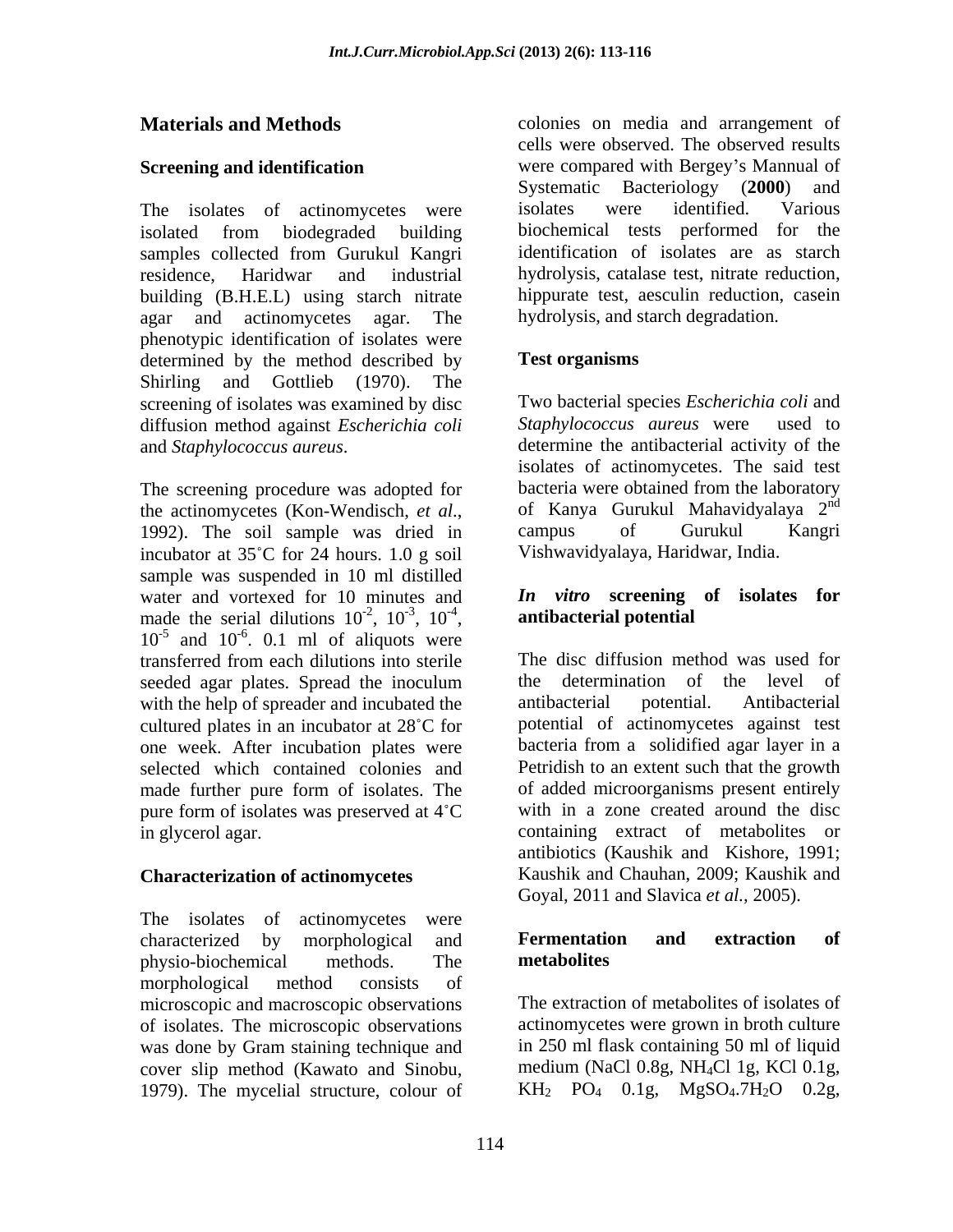CaCl2.7H2O 0.04g, glucose 2g, yeast extract 3g, Distilled water 1000 ml, pH bacteria. After observing the characteristic 7.3). The flasks were inoculated with 1ml shown by isolates we conclude that the of active isolates of actinomycetes and antibacterial potential of actinomycetes incubated at  $28^{\circ}$ C for 120 h with shaking at 105t/ min. After growth, the contents of antibacterial drugs. However, the each flask were extracted twice with maximum inhibition was noted against *E.*  butanol (1-2.5 v/v). Filter paper disc  $(6 \text{ }$  coli. mm in diameter) were impregnated with extract broth, dried and placed on nutrient Kaushik and Chauhan (2009) recorded and *S. aureus*. The plates were incubated at 35 °C for 24 h and examined for zone of fertilissima, Nostoc muscorum, N.

In this study isolates of actinomycetes were isolated from 1 g scratched material collected from sited mentioned earlier and hoted diverse medicinal plants against a inoculated on actinomycetes isolation agar and starch casein agar. The pure colonies were maintained in glycerol agar medium at  $4^{\circ}$ C. According to morphological and biochemical characteristics, isolates belonged to three different groups (Table 1). Isolates grew well on actinomycetes References isolation agar showing morphology of typical of actinomycetes colonies which were granular powdery to red, pink, orange, green, chocolaty in colour, rudimentary to extensively branched vegetative hyphae growing on or beneath  $XIII + 1-198$ agar surfaces. The hyphae fragment into Kaushik, P., rod shaped to coccoid elements and poorly Medicinal to well developed conidia were seen on the potential. Today and Tomorrow's aerial hyphae. The isolates  $A_{11}$ ,  $A_{20}$ , and Printers and Publishers, Ansari road, A27 resembled as *Streptomyces,* and Darya Gang, New Delhi. pp. 4435-36. *Nocardia* based on the basis of Bergey;s Mannual of Systematic Bacteriology (1989). Antibacterial potential was *articulata* Lind: A study in *vitro*. J. exhibited by 66% of isolates. Isolate  $A_{11}$ and A20 showed the highest antibacterial Kawato, M., and Shinobu, R., 1959. A respectively i.e.17and 8 mm against *E. coli* and 12 and 9 mm against *S. aureus* respectively as shown in Table 2*.* Isolate

 $A_{27}$  did not seen any activity against test isolates may lead to the discovery of new antibacterial drugs. However, the

agar plates previously seeded with *E. coli* antibacterial potential of cyanobacterial inhibition. *punctiforme, N. linckia, N. commune,* **Results and Discussion** *coli*. Kaushik and Chauhan (2009) recorded species: *Anabaena variabilis, A. fertilissima, Nostoc muscorum, N. Spirulina platensis* and *Hapalosiphon* against *Escherichia coli, Klebsiella pneumoniae, Pseudomonas aeruginosa, Salmonella typhi* and *Staphylococcus aureus*, and Kaushik and Goyal (2011) noted diverse medicinal plants against a large number of pathogenic bacterial strains. They have cited further need of searching new antimicrobials because of fastly increasing drug resistance among pathogenic bacteria.

# **References**

- Kaushik, P., and Chauhan, A. 2009. Cyanobacteria: Antibacterial activity. 101 Vikas Surya Plaza, C U Block, Pitampura, New Delhi-110088. Pp XIII+1-198.
- and Goyal, P. 2011. plant:Antibacterial potential. Today and Tomorrow's
- Kaushik, P., and Kishore, N. 1991. Antibacterial potential of *Pholidota*  Orchid Soc. 5(1,2): 93-96.
- simple technique for the microscopical observation. Liberal art. Education. 114.